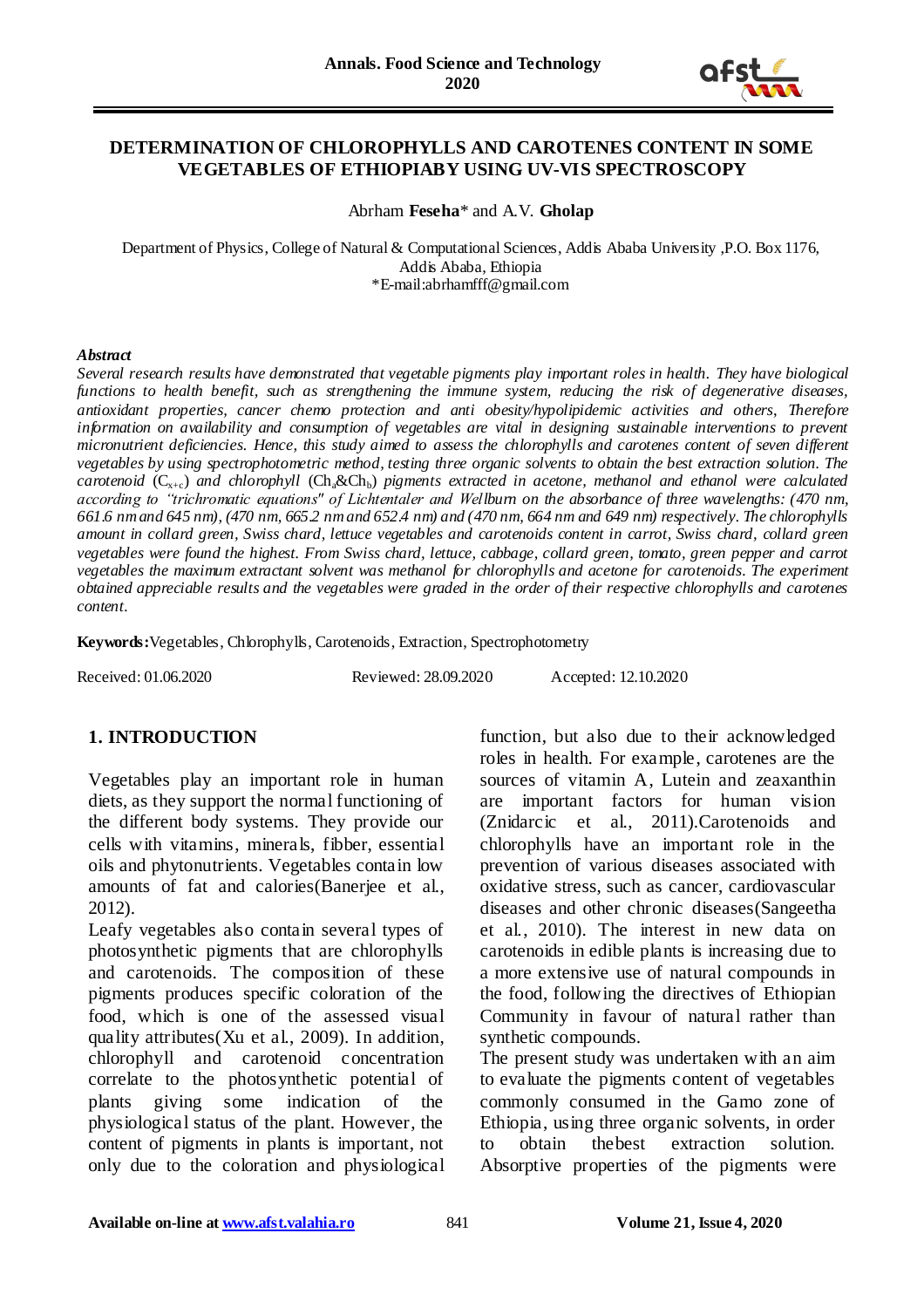

followed up in quantitative analysis using a spectrophotometric method. Thechlorophyll pigments have broadabsorption band from blue to red. Also the coextracted carotenoids have maximum absorptionin blue band so that the chosen determination method is based on measuring the absorbance atthree wavelengths for each type of matrix and then calculate chlorophyll and carotene usingthe three "trichromatic equations" of Lichtentaler and Wellburn (Lichtenthaler et al., 1985; Wellburn,1994). The results of our study can be used as fundamental data for dietary recommendation to help the consumers to select appropriate types of vegetables to meet their nutrient and health needs.

# **2. MATERIALS AND METHODS**

### **Instrumentation, Apparatus and Reagents**

The common apparatuses are mortar and Pestle, centrifuge, grinder, Cuvette, UV-Visible spectrophotometer (Doublebeam, spectral range from 190 to 1100 nm,Specord 50 plus analytik Jena Germany), 25-100mLVolumetric flasks, whatman filter paper No.42 and filtering funnel. The common reagents used in the work were 95% Ethanol, Methanol, Acetone and distilled water.

### **Collection of Vegetable Samples**

In this study, we selected seven types of vegetables (Swiss Chard, lettuce, cabbage, collard green, tomato, green pepper and carrot) for experimental purpose. These vegetables were collected from four sites of Gamo zone, Ethiopia in 200-300g portions. Freshvegetable samples were wash thoroughly first in tap water followed by distilled water in the laboratory, kept to dry in room temperature  $(20^0C)$  and analyzed for the determination of chlorophylls (Ch-a &Ch-b) and carotenoids content. UV spectrophotometer (Specord 50 plus Analytik JenaGermany) was used for the absorbance measurements.

### **Analytical Procedure**

Accurately weighted 2 g of fresh vegetable samples was taken, and homogenized in tissue homogenizer with 40 ml of different extractant solvent. Homogenized sample mixture was

centrifuge for 6,000 rpm for 20min at  $8^0C$ (Costache et al.,2012;Lakra et al., 2018).The supernatant were separated and 2ml of it is mixed with 10ml of the respective solvent. The solution mixture was analyzed for Chlorophylla, Chlorophyll-b and carotenoids absorbances were read at 400-700 nm on UV spectrophotometer (Specord 50 plus Analytik Jena). The quantification of Chlorophyll-a, Chlorophyll-b, and Carotenoids by different extractant solvents was calculated according to the formulas of (Lichtentaler and Wellburn, 1985) the formulas were showed in Table 1; and spectral absorbance for Chlorophyll-a, Chlorophyll-b and Carotenoids for various solvents are represented in table 2.

**Table 1: Equations to determine concentrations of Pigments (μg/ml) by different extractant solvents in Spectrophotometer** 

| sorvents in opeen ophorome ter |                                                                       |  |  |  |  |  |  |  |
|--------------------------------|-----------------------------------------------------------------------|--|--|--|--|--|--|--|
| <b>Solvents</b>                | <b>Equations / Formula</b>                                            |  |  |  |  |  |  |  |
|                                | $\text{Ch}_a = 11.24 \text{ A}_{661.6} - 2.04 \text{ A}_{644.8}$      |  |  |  |  |  |  |  |
| Acetone                        | $Ch_b = 20.13 A_{644.8} - 4.19 A_{661.6}$                             |  |  |  |  |  |  |  |
|                                | $(1000A470 - 1.90Cha - 63.14 Chb)$                                    |  |  |  |  |  |  |  |
|                                | $C_{x+c} =$<br>214                                                    |  |  |  |  |  |  |  |
|                                | $\text{Ch}_a = 13.36\text{A}_{664} - 5.19\text{A}_{649}$              |  |  |  |  |  |  |  |
| 95%<br>Ethanol                 | $\text{Ch}_{\text{b}} = 27.43 \text{ A}_{649} - 8.12 \text{ A}_{664}$ |  |  |  |  |  |  |  |
|                                | $(1000A470 - 2.13Cha - 97.63Chb)$                                     |  |  |  |  |  |  |  |
|                                | $C_{x+c} =$<br>209                                                    |  |  |  |  |  |  |  |
|                                | $\text{Ch}_a = 16.72\text{A}_{665.2} - 9.16\text{A}_{652.4}$          |  |  |  |  |  |  |  |
| Methanol                       | $Ch_b = 34.09 A_{652.4} - 15.28A_{665.2}$                             |  |  |  |  |  |  |  |
|                                | $(1000A_{470} - 1.63Ch_a - 104.96Ch_b)$                               |  |  |  |  |  |  |  |
|                                | 221                                                                   |  |  |  |  |  |  |  |
|                                |                                                                       |  |  |  |  |  |  |  |

### **Quality Control**

Analytical reagents used during the extraction process were of AR grade (Marck). Milli Q water was used for preparation of intermediate solution and for dilution purpose (where ever needed). Quartz cuvette  $(1cm<sup>2</sup>)$  was used and corresponding solvent was taken as reference during spectrophotometric observation. Every procedure (for each vegetable sample and extracting solvent) was triplicated formaintaining the precision of analytical results.

### **3. RESULT AND DISCUSSION**

Analyses performed on some vegetables showed a large variety of chlorophylls and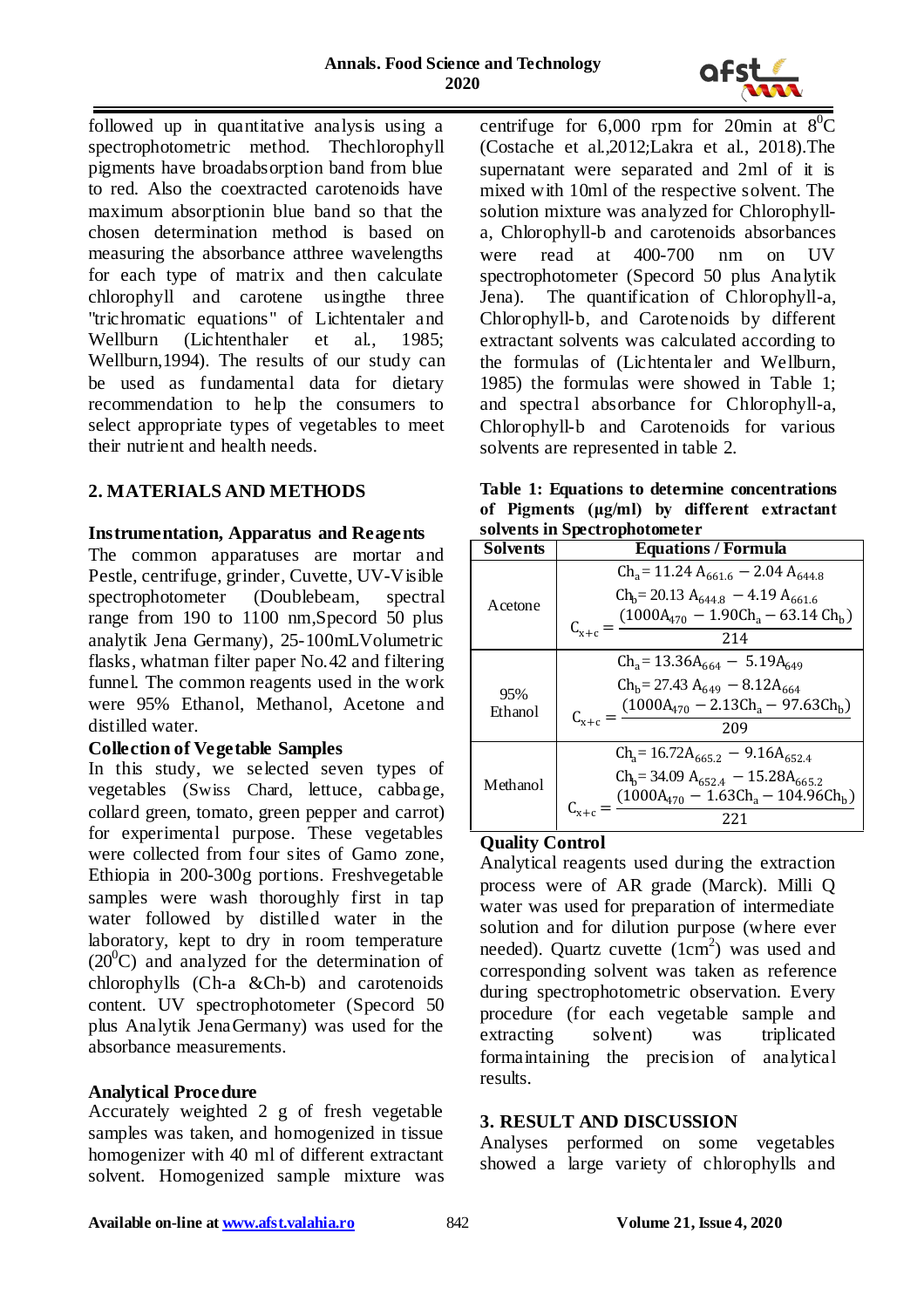

carotenes content were presented in Table 3 and Graph.1-3.

# **Table 2: Spectrophotometric absorbance value of Chlorophyll-a (Cha), Chlorophyll-b(Chb) and**  Carotenoids  $(C_{x+c})$  of vegetables by using different organic solvents

| Extractant      | <b>Swiss Chard</b> |            |           | Lettuce             |        |           | Cabbage |        |           | <b>Collard Green</b> |        |           |
|-----------------|--------------------|------------|-----------|---------------------|--------|-----------|---------|--------|-----------|----------------------|--------|-----------|
| <b>Solvent</b>  | Cha                | <b>Chb</b> | $C_{x+c}$ | Cha                 | Chb    | $L_{x+c}$ | Cha     | Chb    | $C_{x+c}$ | Cha                  | Chb    | $C_{x+c}$ |
| Acetone         | 1.2136             | 0.71       | 1.17      | 1.1221              | 0.7576 | 1.1721    | 0.4488  | 0.3251 | 0.5474    | 1.4267               | 0.9747 | 1.5807    |
| Ethanol         | 0.8622             | 0.5117     | 0.9294    | 0.8345              | 0.6635 | 1.1621    | 0.4259  | 0.3285 | 0.6704    | 1.1351               | 0.8265 | 1.3807    |
| Methanol        | 1.5276             | 1.0032     | .7279     | .2558               | 0.8653 | 1.325     | 0.5747  | 0.3822 | 0.6245    | 1.6336               | 1.1035 | 1.8806    |
|                 | <b>Tomato</b>      |            |           | <b>Green Pepper</b> |        |           | Carrot  |        |           |                      |        |           |
| Acetone         | 0.4656             | 0.375      | 0.562     | 1.0076              | 0.6576 | 1.0714    | 0.6539  | 0.6573 | 1.2893    |                      |        |           |
| Ethanol         | 0.4257             | 0.3099     | 0.622     | 0.9108              | 0.5062 | 1.0149    | 0.5361  | 0.5416 | 1.1613    |                      |        |           |
| <b>Methanol</b> | 0.4016             | 0.3087     | 0.5975    | .2694               | 0.846  | 1.3734    | 0.8757  | 0.5733 | 1.3715    |                      |        |           |

### **Table 3: Quantification of Chlorophyll-a, Chlorophyll-b and Carotenoids (μg/ ml) of vegetables using different organicsolvents**

| Extractant      | <b>Swiss Chard</b> |         |           | Lettuce             |         |           | Cabbage |            |           | <b>Collard Green</b> |            |           |
|-----------------|--------------------|---------|-----------|---------------------|---------|-----------|---------|------------|-----------|----------------------|------------|-----------|
| <b>Solvent</b>  | Cha                | Chb     | $L_{x+c}$ | Cha                 | Chb     | $C_{x+c}$ | Cha     | <b>Chb</b> | $C_{x+c}$ | Cha                  | <b>Chb</b> | $C_{x+c}$ |
| <b>Acetone</b>  | 12.1925            | 9.2073  | 2.6425    | 11.0669             | 10.5489 | 2.2664    | 4.3813  | 4.6638     | 1.1430    | 14.0477              | 13.6428    | 3.2365    |
| Ethanol         | 8.8633             | 7.0349  | 1.0704    | 7.7054              | 11.4237 | 0.1454    | 3.9851  | 5.5525     | 0.5733    | 10.8754              | 13.4539    | 0.2107    |
| <b>Methanol</b> | 16.3522            | 10.8574 | 2.5414    | 13.0708             | 10.3095 | 1.0028    | 6.1080  | 4.2478     | 0.7633    | 17.2057              | 12.6569    | 2.3714    |
|                 | Tomato             |         |           | <b>Green Pepper</b> |         |           | Carrot  |            |           |                      |            |           |
| Acetone         | 4.4683             | 5.5979  | 0.9349    | 9.9839              | 9.0156  | 2.2579    | 6.0089  | 10.4916    | 2.8759    |                      |            |           |
| Ethanol         | 4.0790             | 5.0439  | 0.5784    | 9.5411              | 6.4894  | 1.7274    | 4.3514  | 10.5030    | 0.6059    |                      |            |           |
| <b>Methanol</b> | 3.8871             | 4.3871  | 0.5914    | 13.4750             | 9.4437  | 1.6300    | 9.3903  | 6.1631     | 3.2096    |                      |            |           |



**Fig.1. Pigment contents in vegetables using Acetone extraction**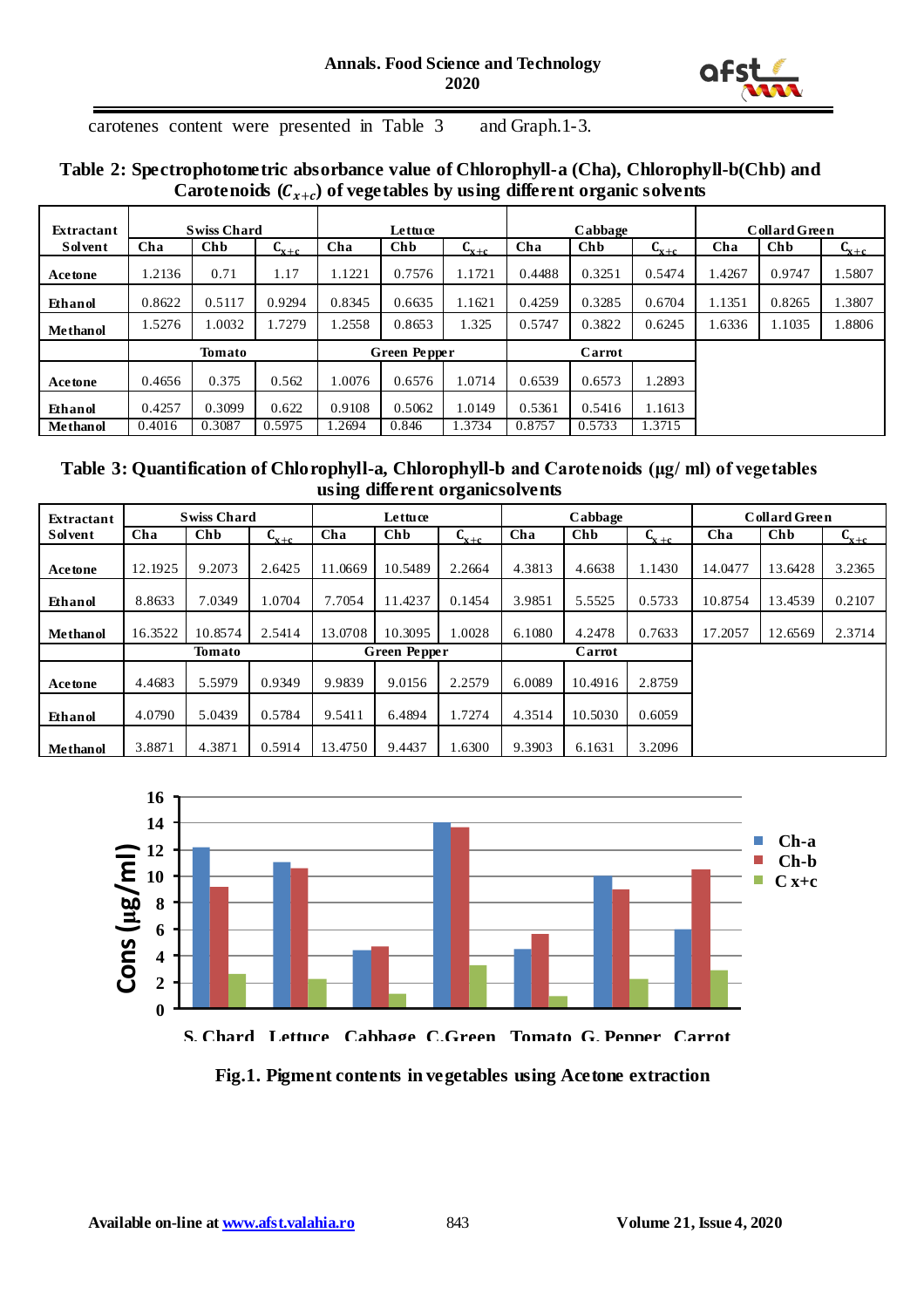



**S. Chard Lettuce Cabbage C.Green Tomato G. Pepper Carrot**

**Fig.3. Pigment contents in vegetables using Methanol extraction Note: S. Chard = Swiss Chard, C. Green = Collard Green, G.Pepper = Green Pepper**

### **Chlorophylls Concentration in Vegetables**

Chlorophyll-a is recognized as the main pigments which convert light energy into chemical energy. Chlorophyll-b as accessory pigments acts indirectly in photosynthesis by transferring the light it absorbs to chlorophylla. The chlorophyll molecule has  $Mg^{2+}$  at its center which makes it ionic and hydrophilic, and a ring that is hydrophobic in nature with a carbonyl group at its tail which makes it polar (Lichtenthaler et al., 1985; Costache et al., 2012).

The solvents used were important in the pigment extraction. In the case of Acetone extraction The average concentration of chlorophyll-a in the vegetables was the Collard Green had the highest concentration (14.05  $\mu$ g/ml) followed by Swiss Chard(12.20 $\mu$ g/ml), and next by Lettuce  $(11.10\mu\text{g/ml})$  while Cabbage recorded the least  $(4.38\mu\text{g/mL})$  and Collard Green had the most amounts of chlorophyll-b  $(13.64\mu g/ml)$  and Cabbage had the least amount of chlorophyll-b(4.66 $\mu$ g/ml). Methanol extraction determined Chlorophyll-a content in seven vegetable species the highest in Collard Green  $(17.21 \mu g/ml)$  followed by Swiss Chard  $(16.35\mu g/ml)$  and the least value was in Tomato  $(3.89\mu g/ml)$  and also the content of chlorophyll-b in Collard Green showed the highest value  $(12.66\mu\text{g/ml})$  and Cabbage showed the lowest value  $(4.25 \mu g/ml)$ . In the third extracting solution ethanol the highest content of chlorophyll-a was found in Collard Green (10.88 $\mu$ g/ml) followed by Green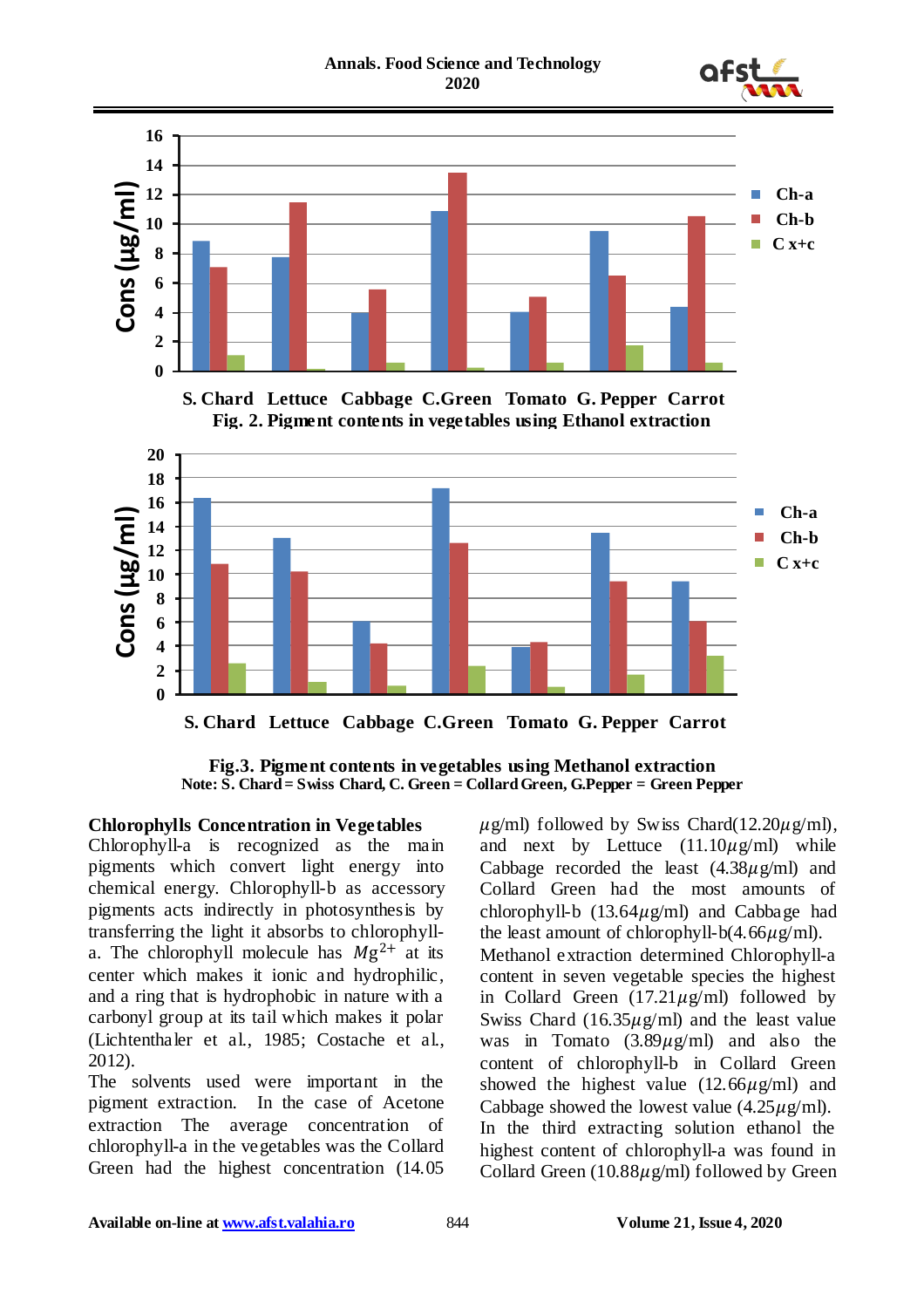

Pepper  $(9.54\mu g/ml)$  and the lowest content was in Cabbage  $(3.99 \mu g/ml)$  and using ethanol extractantthe analysis of chlorophyll-b content of the vegetables used in the study revealed that it was highest in collard Green  $(13.45\mu\text{g/ml})$  and least in Tomato(5.04 $\mu\text{g/ml}$ ). Highest extraction of chlorophylls (Ch-a andCh-b) is noted by using Methanol. Results also indicate Acetone as good extractant of chlorophylls after Methanol. For the studied vegetable species the Ethanol was lowest extraction.

### **Carotenoids Concentration in Vegetables**

Carotenoids are located in chromoplast, contribution colour to vegetables/fruits; and also in chlorophylls, where together with chlorophylls involved in the two photosystems.Carotenoids group and their derivatives consist of about 70 compounds that are present in most vegetables and fruits (Costache et al., 2012).

Acetone solvent determined a different extraction of carotene, so at tomatoes the values  $0.9349\mu g/ml$  in fresh product, in lettuce the values 2.2664  $\mu$ g/ml, in Swiss Chard 2.6425  $\mu$ g/ml,in Green Pepper 2.2579  $\mu$ g/ml,in cabbage the value 1.1430  $\mu$ g/ml, in collard green the value 3.2365  $\mu$ g/ml, in carrot the value 2.8759  $\mu$ g/ml, from these list collard green had the most amounts of total carotenoids and tomato had the least amount of total carotenoids were obtained (Table 3). Methanol extraction determined levels of carotene pigment in tomatoes obtained  $0.5914\mu$ g/ml in fresh product, in pepper the concentrations of carotene were 1.6300  $\mu$ g/ml in fresh product, in Swiss Chard the concentrations obtained 2.5414  $\mu$ g/ml in fresh product, in lettuce the values 1.0028  $\mu$ g/ml, in collard green2.3714  $\mu$ g/ml, in carrot3.2096  $\mu$ g/ml, in cabbage the values0.7633  $\mu$ g/ml (Table 3). Due to this carrot had the most amounts of total carotenoids and tomato had the least amount of total-carotenoids. In the third extracting solution ethanol, the obtained carotene values in Swiss Chard, Lettuce, Cabbage, Collard Green, Tomato ,Green Pepper and Carrot were 1.0704,0.1454 ,0.5733 ,0.2107 ,0.5784 ,1.7274 and 0.6059

 $\mu$ g/ml respectively(Table 3), Collard Green had the most amounts of total carotenoids and lettuce had the least amount of total carotenoids.

Comparing the results of the three extractions of carotenoids, rapid extraction and highest value of carotenoids was observed by acetone, followed by methanol and the least extraction was by ethanol.

## **4. CONCLUSION**

Results from this experiment clearly indicate that extraction of photosynthetic pigments by different solvents are depends on chemical nature of bio-molecules (cholorophyll-a, chlorophyll-b & carotenoids). The investigation reveals Ultraviolet**-**Visible spectrophotometry detection andPigments compound was extracted from seven vegetables with three different solvents in whichChlorophylls amount in collard green, Swiss chard, lettuce and Carotenoids content in carrot, Swiss chard, collard green were found the highest.Tomato and cabbage from seven vegetables were reported to have the least amount of chlorophylls and carotoinds. Moreover,the methanol was appeared an excellent extractant for chlorophylls and acetone was the best extractant for carotenoids from chosen vegetables for the study. The proposed method was rapid, simple**,**  inexpensiveand easily performed*.* In addition*,*  the method could be adopted by most quality control laboratories of food and drug industries since a spectrophotometer is a common instrument, which is generally available. However, there are some factors that must be taken into account, when comparing the content of natural pigments. For example climatic conditions, soil properties, environmental stresses and different types of vegetables carry great variability in the abundance of pigments; therefore further study in this context is recommended.

## **Acknowledgements**

The author would like to thank physics department of Addis Ababa University and chemistry department of ArbaMinch University